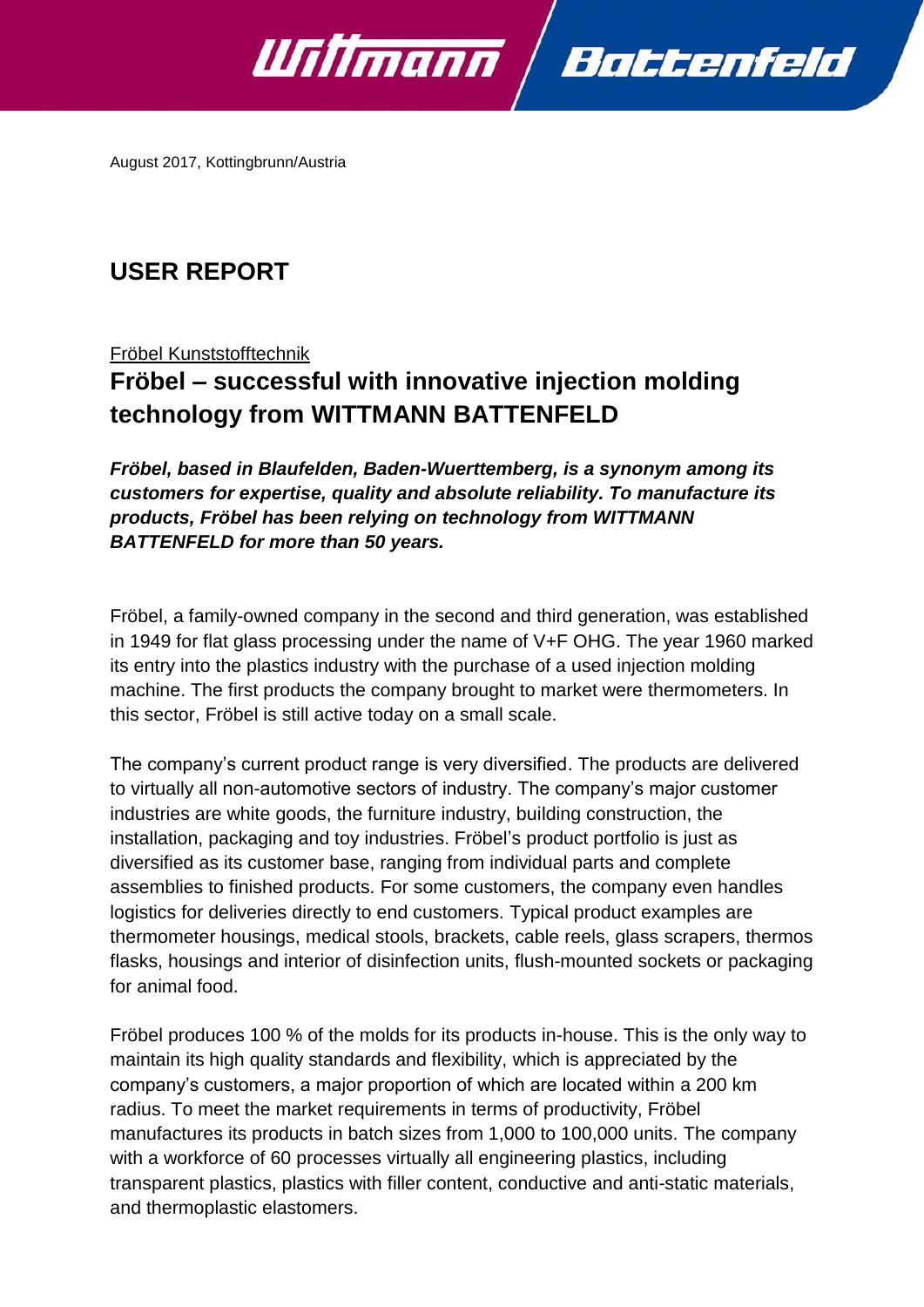

Apart from the company's quality standards and reliability, Fröbel's customers appreciate above all its cooperation in partnership and its comprehensive service, ranging from new product design to complete series production. Together with its customers, Fröbel generally finds technically and economically feasible solutions even for highly complex components.

36 of the 40 injection molding machines installed at Fröbel, ranging from 150 to 6,000 kN in clamping force, have come from WITTMANN BATTENFELD. The first one was delivered in 1964, the last one earlier this year. The robots, a total of 30, are also from WITTMANN BATTENFELD. The machines delivered most recently are three machines from the *MacroPower* series with 4,000 kN clamping force, and a 2 component machine with 5,000 kN clamping force, which is used, for example, to mold the bottom parts of stools. The compact design of these large machines is very convenient for Fröbel, which has already extended its production area several times. In 2016, its third hall including a new high-bay warehouse was opened. Moreover, the company has installed four machines of the all-electric *EcoPower* series with clamping forces ranging from 550 to 1,100 kN and two machines from the servohydraulic *SmartPower* series, a *SmartPower* 120 and a *SmartPower* 350 with the new UNILOG B8 control system. These machines stand out primarily by their high precision and energy efficiency, attributes which are regarded as very important at Fröbel.

For Joachim Fröbel, the company's CEO, the most important qualities of his injection molding machines are, that they offer excellent technology and are simple and easy to operate. "The machines from WITTMANN BATTENFELD have a clear design, and their Windows-based UNILOG control system is easy to understand and to operate", he says. And his son Tobias, who manages the company jointly with his father, adds: "The service from WITTMANN BATTENFELD is also good, which is another very important aspect for us."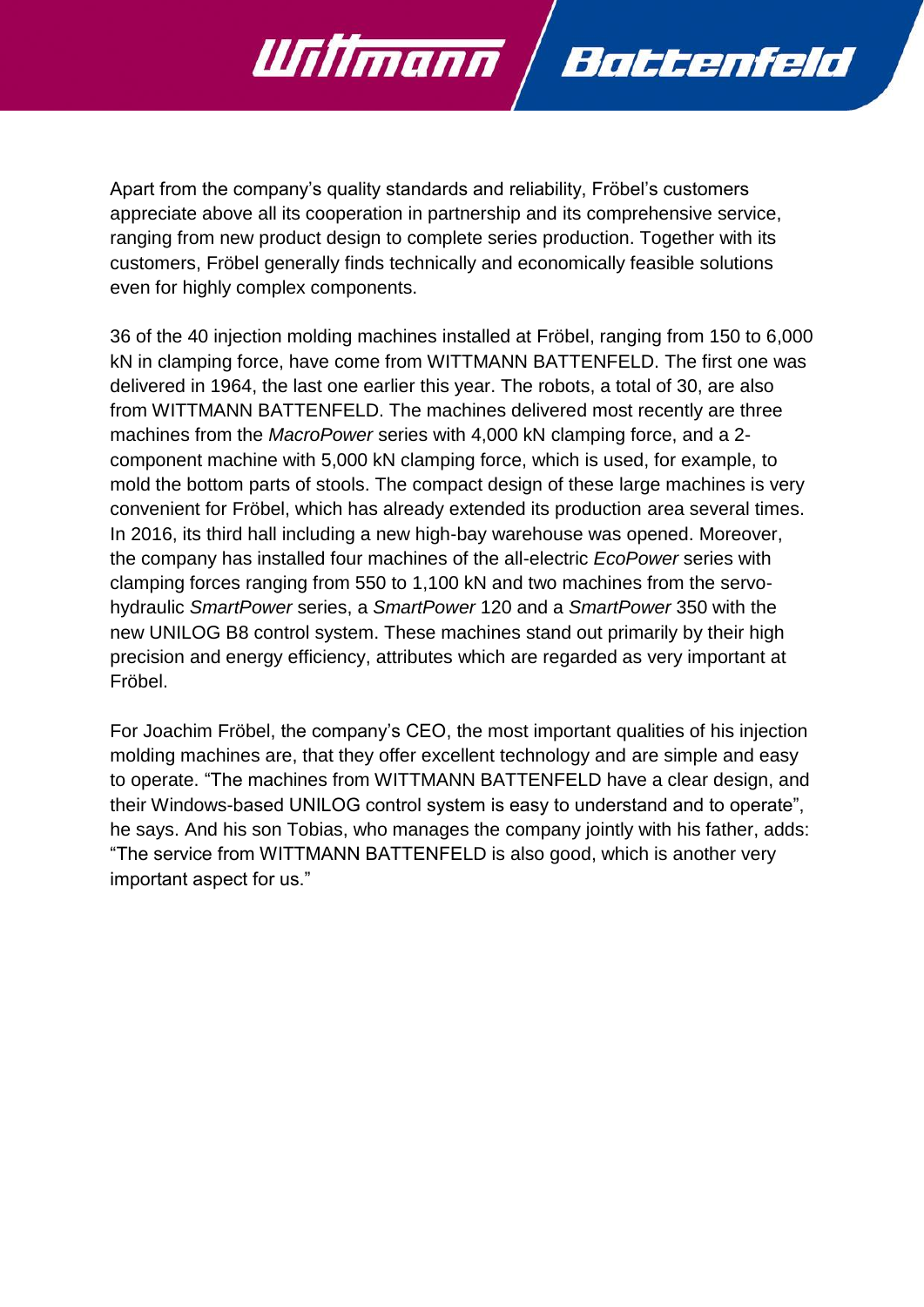



**Fig. 1:** New production hall at Fröbel in Blaufelden with machines of the *PowerSeries* from WITTMANN BATTENFELD



**Fig. 2** (from the left): Joachim Fröbel and his son Tobias Fröbel with Erwin Neugebauer from WITTMANN BATTENFELD in front of the *MacroPower* COMBIMOULD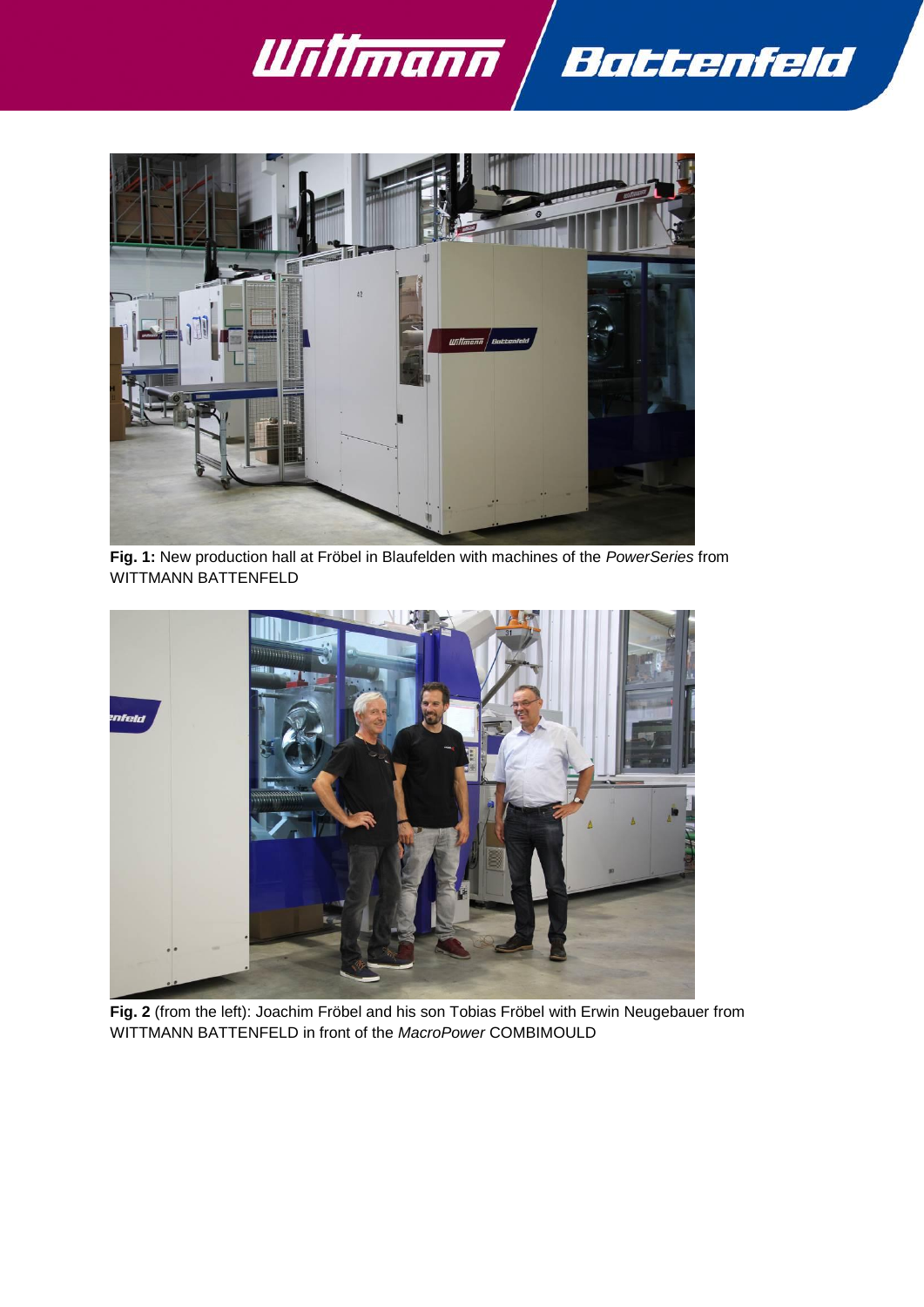



**Fig. 3:** Joachim Fröbel shows Erwin Neugebauer from WITTMANN BATTENFELD the base for a stool manufactured on the 2-component *MacroPower*.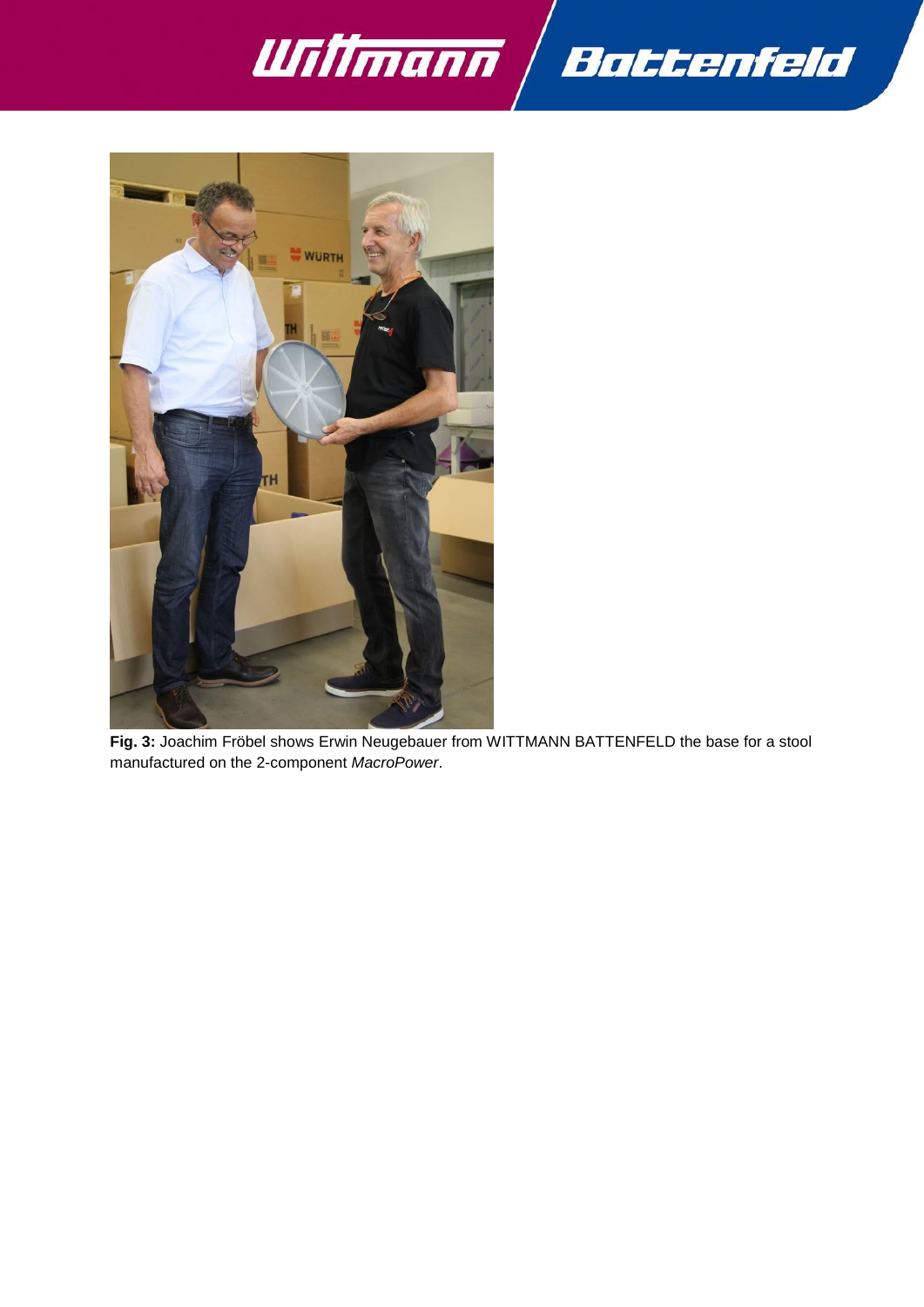



**Fig. 4:** Wavy stool seat



**Fig. 5:** Finished stool made of polypropylene with a rounded 2-component base for controlled free movements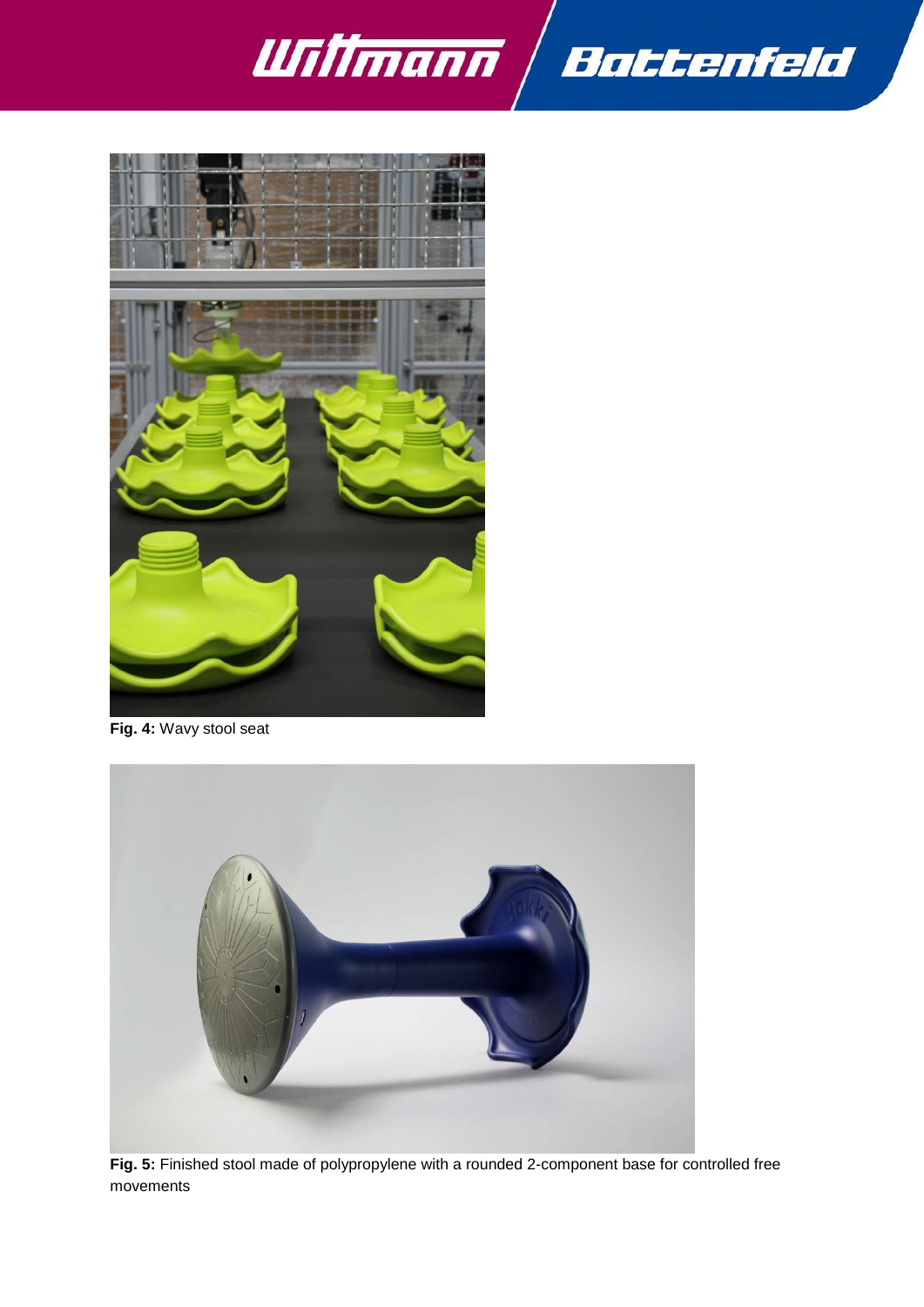



**Fig. 6:** Thermos coffee flasks



**Fig. 7:** Housing of disinfection unit (photo: courtesy of Fröbel GmbH)